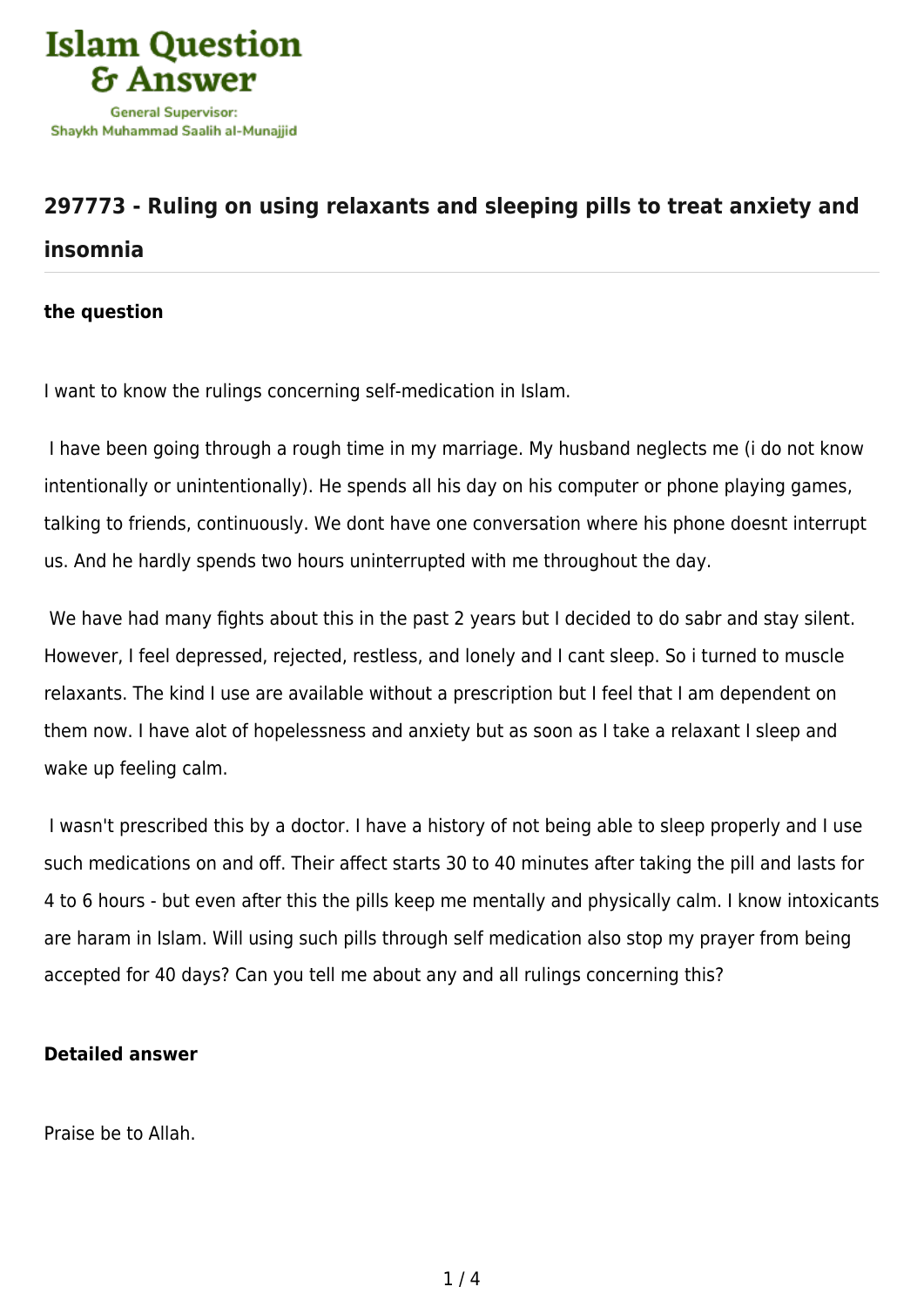

Firstly:

The wife has rights over her husband, namely kind treatment, maintenance, accommodation, and his being able to meet her physical needs in order to maintain her chastity and meet her emotional needs. All these rights are proven in the Qur'an and Sunnah.

Similarly, the husband has rights over his wife, namely kind treatment, obedience in that which is right and proper, allowing him to be intimate with her, looking after him, and not going out of the house except with his permission. These rights and duties have been explained previously in the answer to question no. [10680](https://islamqa.ws/en/answers/10680) .

With regard to what you have mentioned about your husband being distracted from you, the remedy for that is communication and looking for activities that you can do together, such as seeking knowledge, memorizing Qur'an, going on outings during your spare time, reducing use of the phone, and so on.

## Secondly:

It is not permissible to use sleeping pills and relaxants except on the advice of a trustworthy doctor, because some of them can contain narcotics, some of them can cause addiction, and some of them do more harm than good.

So treating yourself with this kind of medicine is prohibited, for the reasons we have mentioned.

Shaykh Ibn 'Uthaymeen (may Allah have mercy on him) was asked: What is the ruling on taking sleeping pills or what are called relaxants? Do they come under the heading of narcotics or not? Is that permissible in the case of necessity or if it is advised by a doctor?

He replied: It is not permissible to use these pills except in the case of necessity, on condition that they be recommended by a knowledgeable doctor, because they are dangerous and have an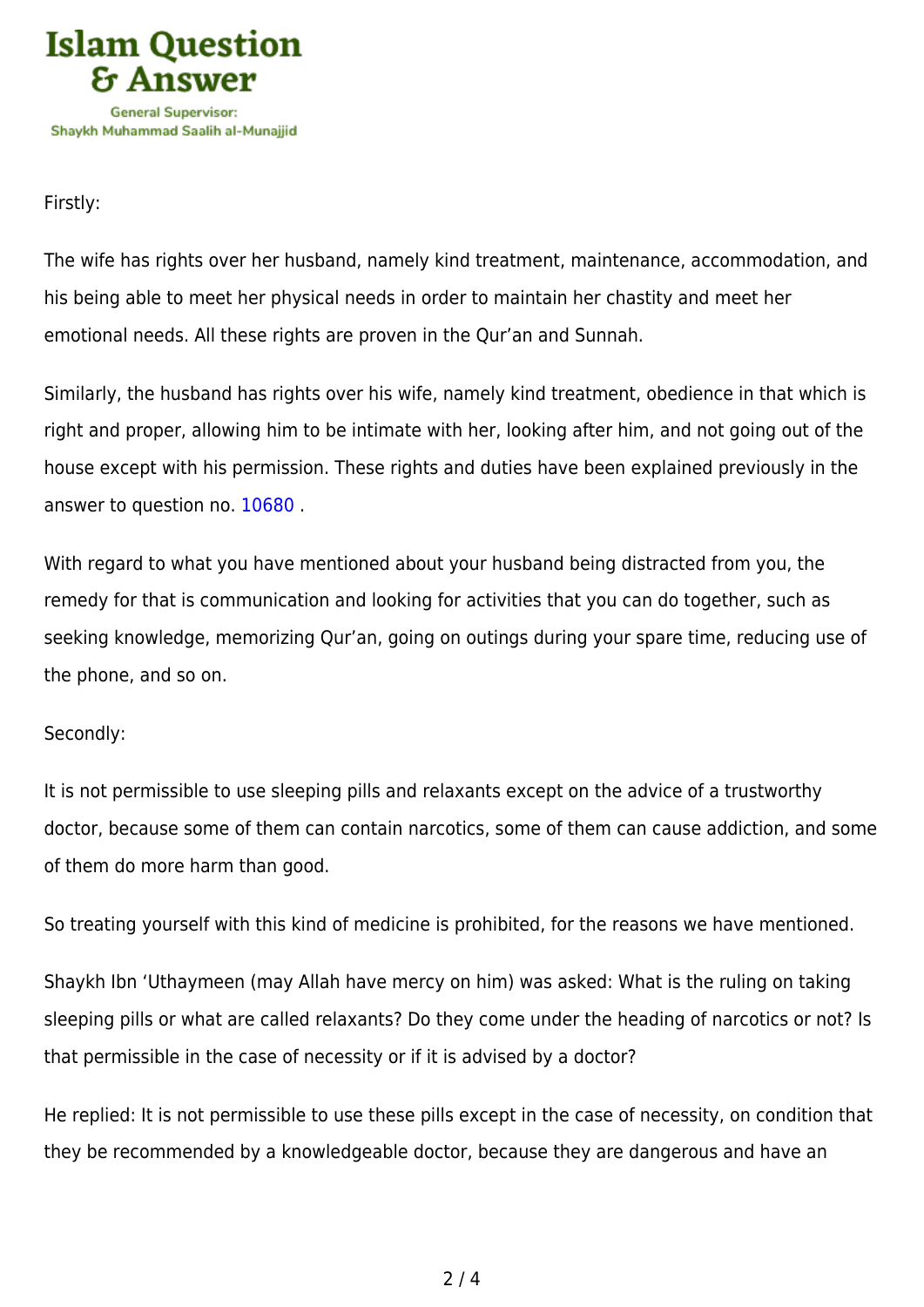

impact on the function of the brain. If someone uses them, they may bring about relaxation for a short time, but that will be followed by a greater evil. So it is important to note that it is permissible to use them when there is a need for that, on condition that that be done under the supervision of a doctor and on his advice.

End quote from Fataawa Noor 'ala ad-Darb (tape no. 82, side A).

Thirdly:

The basic principle regarding any medicine that contains any kind of narcotic is that it is probihited, but if they must be used for treatment and there is no permissible alternative, then in that case it is permissible to use them, subject to the following conditions:

1.. That the patient's need for that medicine has reached the level of necessity or urgent need.

2.. That a trustworthy Muslim doctor testifies that this narcotic medicine is indeed beneficial for the patient.

3.. That use of the medicine is limited to the extent to which it will meet the necessity.

4.. That this medicine will not cause the patient any harm greater than or equal to the harm for which it is being used.

See the answer to question no. [192321](https://islamqa.ws/en/answers/192321).

Our advice to you is to seek the advice of a female doctor who is specialized in the medicine that you are using; to reduce your use of medicines in general; and to seek help to treat your anxiety and insomnia by means of beneficial kinds of treatment that are prescribed in Islamic teachings, such as reading Qur'an, remembering Allah and sending blessings upon His Prophet (blessings and peace of Allah be upon him), for that will bring reassurance to the heart and dispel worries.